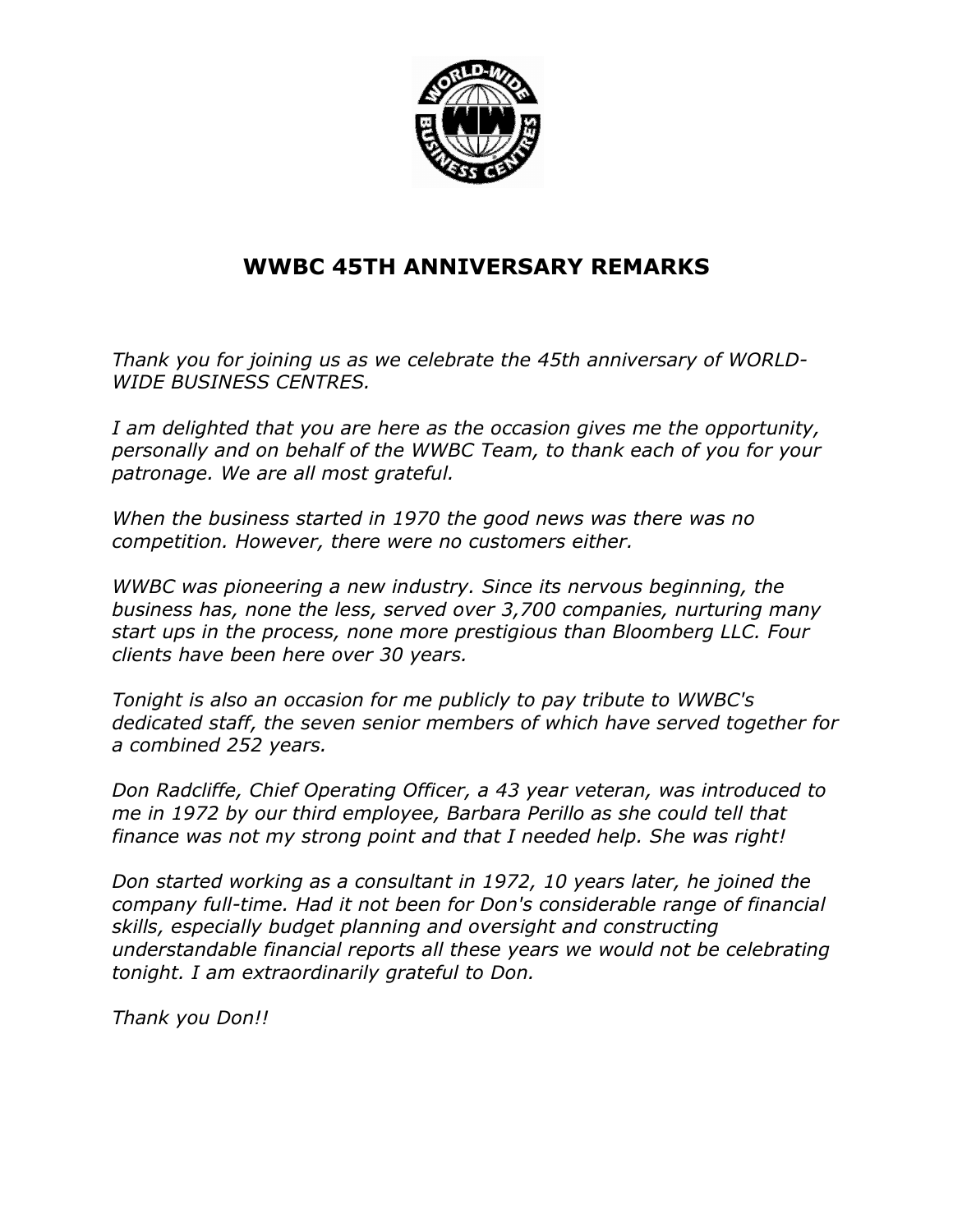After Don joined the company full-time he encouraged Bobby McCann to join him in his new location. Bobby, a 28 year veteran, like Don, is also a highly skilled professional. In Bobby's case Technology is his world and how that world has changed!

To get a sense of the extent of the changes you might want to have a look at the 45 year selective timeline of the changes that have taken place over WWBC's 45 year existence. The timeline on view has been put together by Ed Bungert and Ellen Donohoe with assistance from all!

The timeline identifies the many changes, technical and otherwise, that have taken place at WWBC since 1970, the year WWBC began.

The dramatic change in telephone practices that had begun by 1982, the date of the company's expansion onto the ninth floor, necessitated creation of a specialized computer based telephone answering and billing systems. These systems were unique in the industry and conferred significant competitive advantages for some considerable time.

Bobby took care of the technology's installation and integration issues and since then has kept everything upgraded and operational, ever since, no mean feat!

Other key individuals with whom you will be very familiar in order of length of service are: Ed Bungert, 38 years ; Ellen Donohoe, 36 years ; Liliana Vinueza,31 years and Michele Piri, 32 years.

Even though they each have functional roles and titles one of the greatest strength of this team is that they have been together for so long that they are not constrained by titles they instinctive anticipate what needs doing and get on with it making sure that details are not over looked.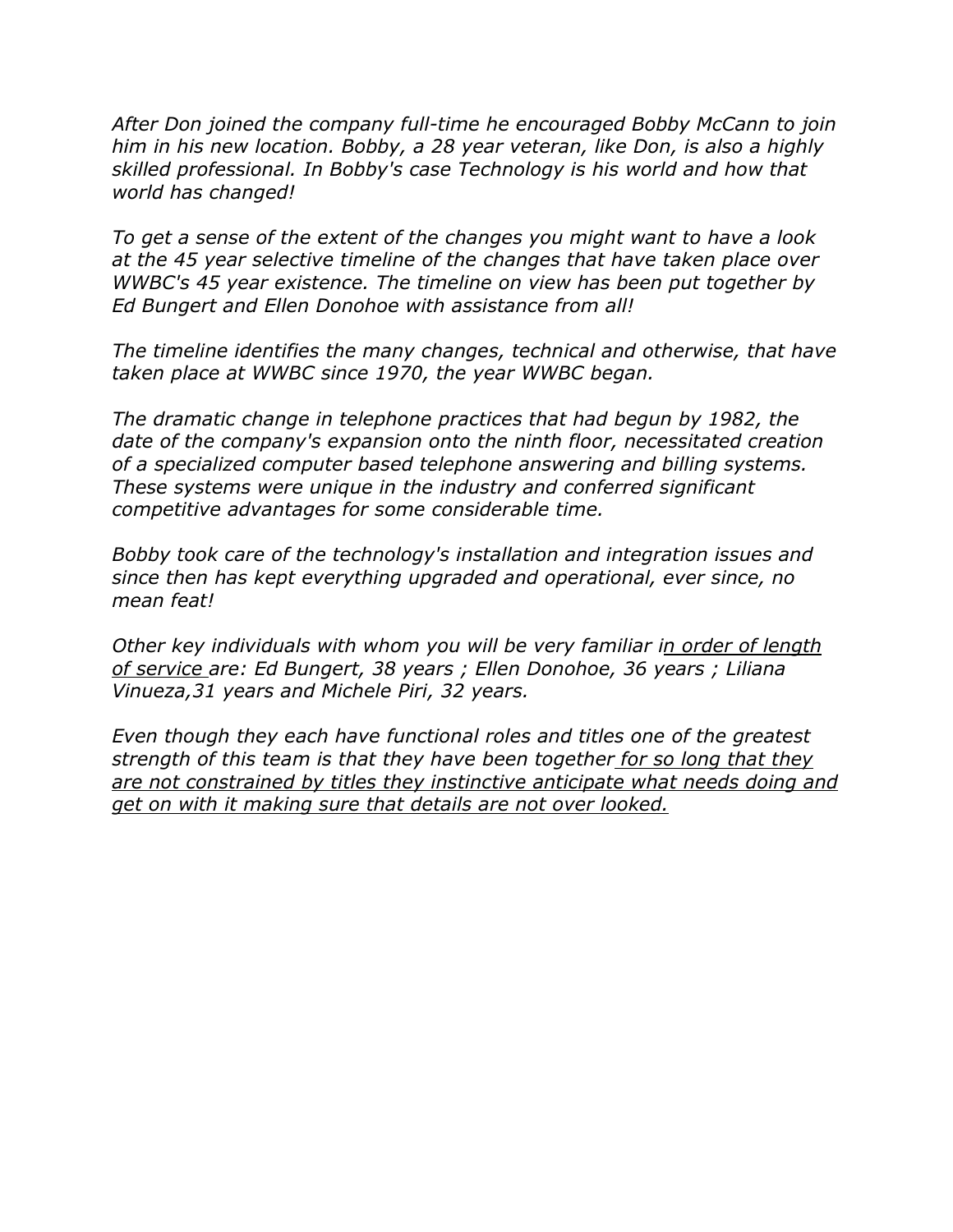

**Abely Lopez, Alan Bain, Don Radcliffe, Ed Bungert, Bob McCann Liliana Vinueza, Ellen Donohoe, Michele Piri-Bungert** 

As I was reflecting on what I should say tonight, I remember thinking at one time I had not thought of the company as a family business ;that nepotism would be a recipe for disaster. How wrong I was!!. I almost made a mistake that would've cost me and the company dearly

I now realize that the company's success has been built around the families of those whose names I have just mentioned plus others, who have joined the family. They are:

5 Members of the Bungert family ; 3 members of the Donohoe family;2 members of the Vinueza family; 5 members of the Piri family; 9 members of the Pina family including Father and son ; 2 members of the Acevedo family; 2 members of the Claudio family; mother and daughter; 2 members of the Bellini Family; 5 members of the Marley family and four Bains for a total of 39.

In addition we saw 4 staff marriages and at least 1 among clients take place.

Thank you for coming and thank you for your patronage.